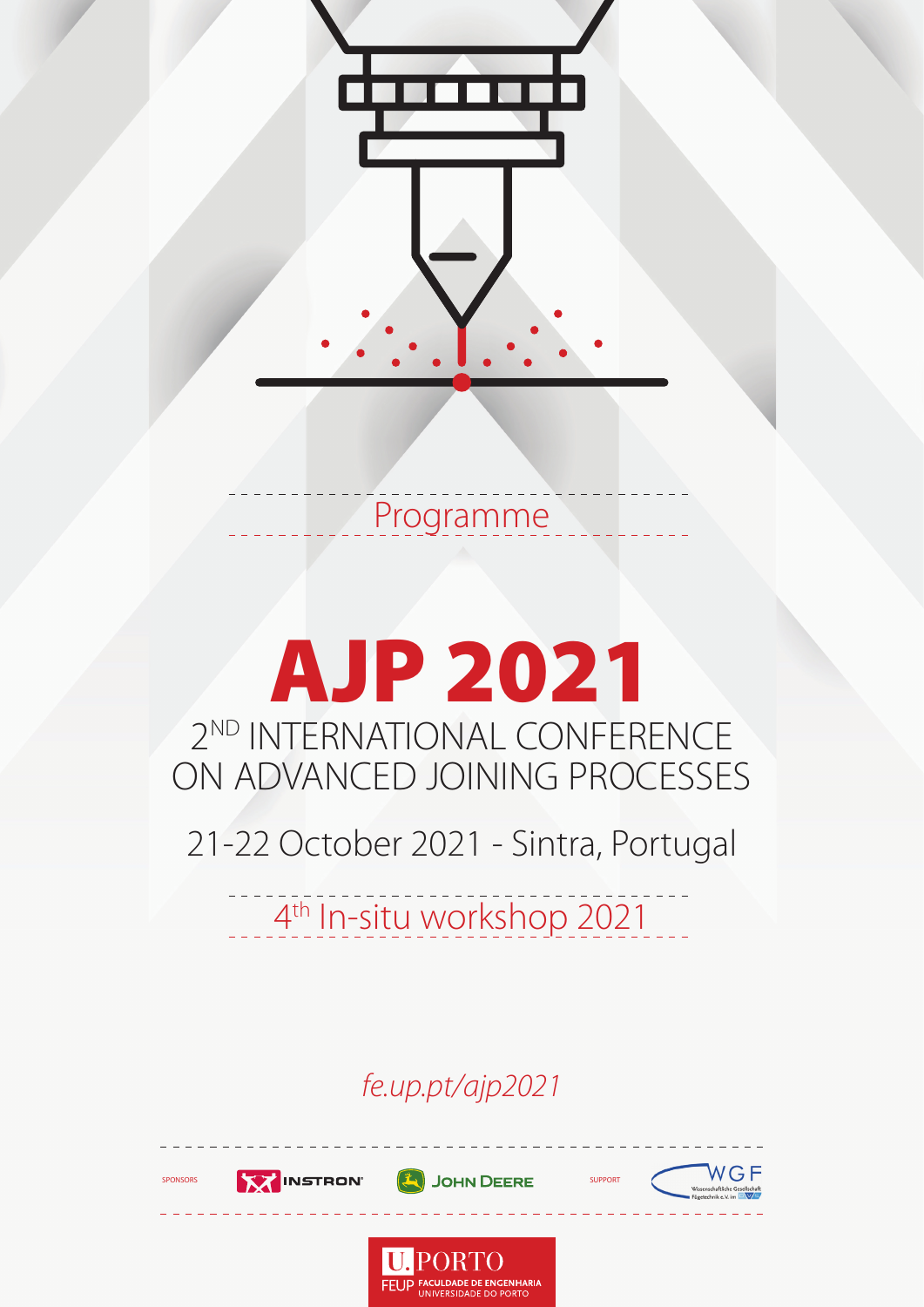Author **underlined**  $\rightarrow$  presenting author

|             |                                                                                                                                                          | Thursday 21 October 2021                                                                                                                                  |                                                                                                                                                                            |
|-------------|----------------------------------------------------------------------------------------------------------------------------------------------------------|-----------------------------------------------------------------------------------------------------------------------------------------------------------|----------------------------------------------------------------------------------------------------------------------------------------------------------------------------|
| 8:40        | AJP 2021 Opening (Room Alexandre Herculano)                                                                                                              |                                                                                                                                                           |                                                                                                                                                                            |
|             | <b>Session 1A - Joining by forming I</b>                                                                                                                 | <b>Session 1B - Laser welding I</b>                                                                                                                       | Session 1C - 4th In-situ workshop I                                                                                                                                        |
|             | (Chair: PAF Martins and R Beygi)                                                                                                                         | (Chair: K Dilger and A Astarita)                                                                                                                          | (Chair: T Kannengießer and AJ Ramirez)                                                                                                                                     |
|             | <b>Room Alexandre Herculano</b>                                                                                                                          | <b>Room Lord Byron</b>                                                                                                                                    | <b>Room Castelo Branco</b>                                                                                                                                                 |
| 9:00        | Investigation of the potential for the<br>fabrication and forming of adaptronic<br>semi-finished parts joined by cold formed<br>pin structures (AJP21_3) | Dissimilar Al-Cu joining by QCW fiber<br>wobble laser welding: Experimental<br>investigations (AJP21_21)<br>M Moradi (Coventry University, UK), S Nath, J | The quality control of road barrier systems<br>$(AJP21_1)$                                                                                                                 |
|             |                                                                                                                                                          |                                                                                                                                                           | C Paglia (University of Applied Sciences of Southern<br>Switzerland, Switzerland), C Mosca                                                                                 |
|             | M Kraus (Friedrich-Alexander-Universität Erlangen-<br>Nürnberg, Germany), S Suttner, M Merklein                                                          | Lawrence                                                                                                                                                  |                                                                                                                                                                            |
| 9:20        | Joinability of the high-strength aluminium<br>alloy AA7075 in shear-clinching processes<br>$(AJP21_11)$                                                  | Adjustment of chemical composition with<br>dissimilar filler wire in 1.4301 austenitic<br>stainless steel to influence residual stress in                 | In situ neutron diffraction strain<br>measurement in the area of the weld pool<br>during welding (AJP21_148)                                                               |
|             | S Wiesenmayer (Friedrich-Alexander-Universität                                                                                                           | laser beam welds (AJP21_27)                                                                                                                               | R Sharma (RWTH Aachen University, Germany)                                                                                                                                 |
|             | Erlangen-Nürnberg, Germany), M Merklein                                                                                                                  | F Akyel (RWTH Aachen University, Germany), M<br>Gamerdinger, S Olschok, U Reisgen, A Schwedt, J<br>Mayer                                                  |                                                                                                                                                                            |
| 9:40        | Selective application of different forming                                                                                                               | Study of the influence of laser welding<br>parameters on the weld quality and                                                                             | Development strategies for advanced<br>light-metal feedstock wires for wire-based                                                                                          |
|             | temperatures for individual process stages<br>in a rivet manufacturing process with high<br>nitrogen steel (AJP21_12)                                    | microstructure of S355 structural steel<br>$(AJP21_35)$                                                                                                   | additive manufacturing (AJP21_9)                                                                                                                                           |
|             | C Kuball (Friedrich-Alexander-Universität Erlangen-<br>Nürnberg, Germany), B Uhe, G Meschut, M Merklein                                                  | B Costa, FJG Silva (Polytechnic of Porto, Portugal), VFC<br>Sousa, RDSG Campilho, M Tojal, JS Fecheira                                                    | T Klein (AIT Austrian Institute of Technology, Austria),<br>A Großalber, SE Hoque, M Schnall, W Fragner                                                                    |
| 10:00       | Effect of the tool geometry on<br>microstructure and geometrical features of<br>clinched aluminium (AJP21_15)                                            | Local shielding gas supply in remote laser<br>beam welding (AJP21_65)                                                                                     | The influence of hydrogen on strain-<br>induced martensite formation and cracking<br>in SMSS investigated simultaneously by ED-<br>XRD and by X-ray radiography (AJP21_23) |
|             |                                                                                                                                                          | K Schricker (Technische Universität Ilmenau,                                                                                                              |                                                                                                                                                                            |
|             | L Ewenz (TU Dresden, Germany), M Zimmermann                                                                                                              | Germany), A Baumann, JP Bergmann                                                                                                                          | A Griesche (Federal Institute for Materials                                                                                                                                |
|             |                                                                                                                                                          |                                                                                                                                                           | Research and Testing, Germany), B Pfretzschner, Th<br>Kannengiesser                                                                                                        |
| 10:20       | Investigation of a novel ultrasonic-assisted<br>staking process for mechanical fasteners                                                                 | High precision adjustment of welding<br>depth during laser micro welding of                                                                               | In situ investigation of phase distribution<br>and weld solidification in duplex stainless                                                                                 |
|             | $(AJP21_25)$<br>M Jäckisch (Friedrich-Alexander-Universität Erlangen-<br>Nürnberg, Germany), M Merklein                                                  | copper using superpositioned spatial and<br>temporal power modulation (AJP21_67)                                                                          | steels using laser-induced breakdown<br>spectroscopy (AJP21_24)                                                                                                            |
|             |                                                                                                                                                          | M Hummel (RWTH Aachen University, Germany), A<br>Häusler, A Gillner                                                                                       | L Quackatz (Bundesanstalt für Materialforschung und<br>-prüfung, Germany), A Griesche, T Kannengießer                                                                      |
| 10:40-11:00 | <b>COFFEE BREAK</b>                                                                                                                                      |                                                                                                                                                           |                                                                                                                                                                            |
|             | Session 2A – Advanced joining<br>processes l                                                                                                             | <b>Session 2B - Adhesive bonding I</b>                                                                                                                    | Session 2C - 4th In-situ workshop II                                                                                                                                       |
|             |                                                                                                                                                          | (Chair: RD Adams and EAS Marques)                                                                                                                         | (Chair: T Kannengießer and A Kromm)                                                                                                                                        |
|             | (Chair: U Reisgen and A Brosius)<br><b>Room Alexandre Herculano</b>                                                                                      |                                                                                                                                                           |                                                                                                                                                                            |
|             |                                                                                                                                                          | <b>Room Lord Byron</b>                                                                                                                                    | <b>Room Castelo Branco</b>                                                                                                                                                 |
| 11:00       | Process of joining continuous fiber<br>reinforced thermoplastic/steel hybrid parts<br>via undercutting pin structures and infrared                       | Effect of thermally expandable additives<br>on the mechanical and reversibility<br>performance of adhesive hybrid                                         | Phase transformation and strain evolution<br>during welding of low transformation<br>temperature alloys (AJP21_31)                                                         |
|             | heating (AJP21_16)<br>J Popp (Friedrich-Alexander-Universität Erlangen-<br>Nürnberg, Germany), D Drummer                                                 | composite-aluminum joints (AJP21_2)<br>G Piazza, MG Romagnoli, G Belingardi, SA Nassar<br>(Oakland University, USA)                                       | A Kromm (Bundesanstalt für Materialforschung und<br>-prüfung, Germany), J Gibmeier, J Dixneit, F Vollert, T<br>Kannengiesser                                               |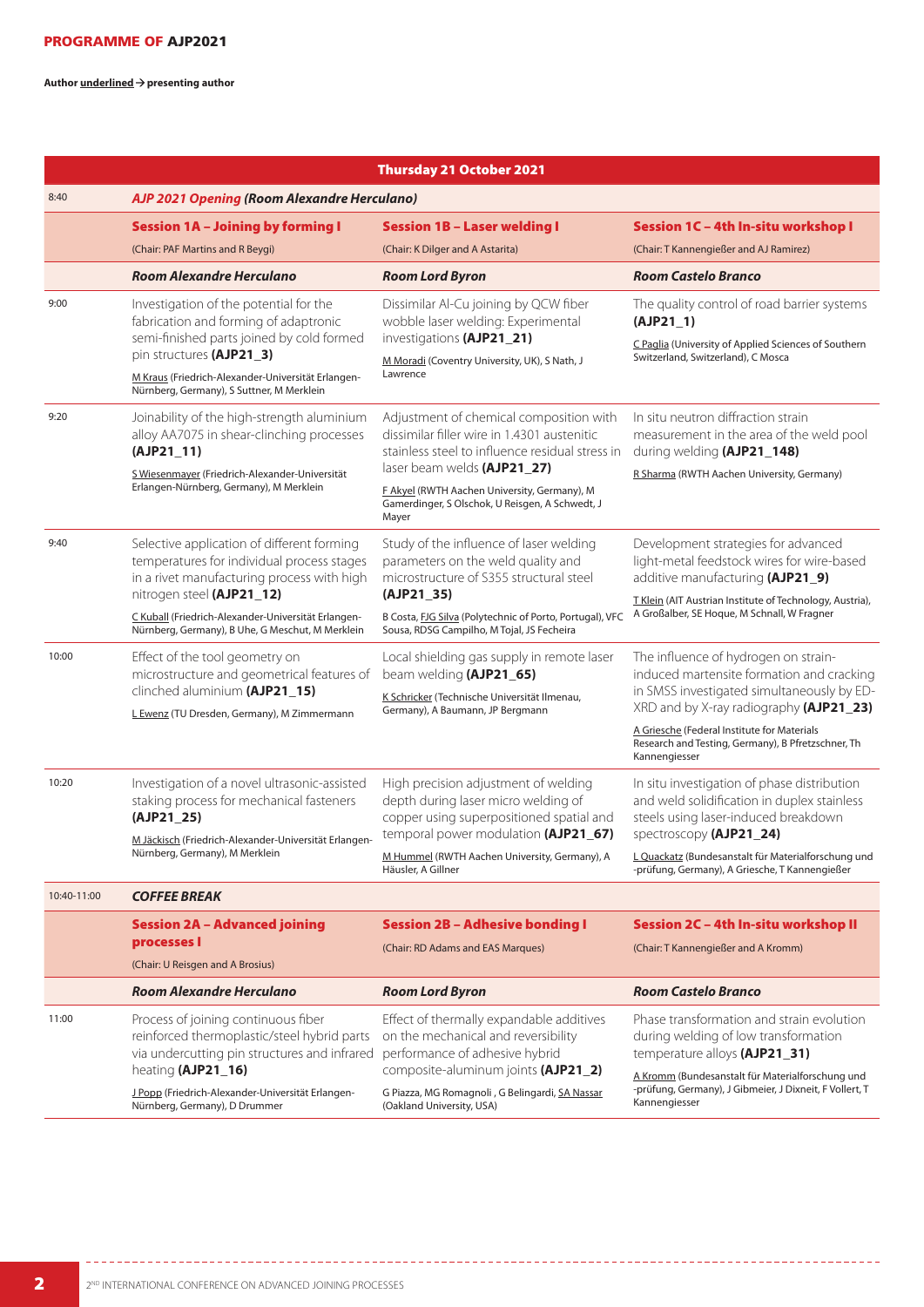| 11:20       | About the interaction between bonding<br>temperature, contact pressure and<br>deformation on tensile strength and<br>elongation at rupture of diffusion bonded<br>AISI 304 (AJP21_18)                         | Mode II creep fracture energy assessment<br>of adhesive materials (AJP21_7)<br>RM Carneiro Neto (Federal University of Rio de<br>Janeiro, Brazil), A Akhavan-Safar, EM Sampaio, JT<br>Assis, LFM da Silva | In-situ identification of steel microstructure<br>by using convolutional neural network<br>$(AJP21_157)$<br>K Tsustui, K Matsumoto, K Moriguchi, K Hayashi, S<br>Morito, <i>H</i> Terasaki (Kumamoto University, Japan) |
|-------------|---------------------------------------------------------------------------------------------------------------------------------------------------------------------------------------------------------------|-----------------------------------------------------------------------------------------------------------------------------------------------------------------------------------------------------------|-------------------------------------------------------------------------------------------------------------------------------------------------------------------------------------------------------------------------|
|             | T Gietzelt (KIT, Karlsruhe, Germany), V Toth, M Walter                                                                                                                                                        |                                                                                                                                                                                                           |                                                                                                                                                                                                                         |
| 11:40       | Development and evaluation of the<br>ultrasonic welding process of copper<br>- Aluminium dissimilar materials                                                                                                 | Change in mode I energy release<br>rate of structural acrylic adhesives<br>with temperature and loading rate                                                                                              | Laser micro welding with fiber lasers for<br>battery and fuel cell based electromobility<br>$(AJP21_63)$                                                                                                                |
|             | $(AJP21_36)$<br>RGN Silva (Belgian Welding Institute, Belgium), S De<br>Meester, K Faes, W De Waele                                                                                                           | (AJP21_159)<br>A Hayashi, Y Sekiguchi (Tokyo Institute of Technology,<br>Japan), C Sato                                                                                                                   | E Haddad (Fraunhofer Institute for Laser Technology<br>ILT, Germany), O Katz, J Helm, A Olowinsky, A Gillner                                                                                                            |
| 12:00       | Numerical investigation of the material<br>structure of fibre-reinforced thermoplastic<br>resulting from a bladder assisted moulding<br>process (AJP21_48)                                                    | Characterization of adhesive curing<br>reactions through rapid heat rheology<br>$(AJP21_52)$                                                                                                              | Real time X-ray analysis under laboratory<br>conditions using high-flux MetalJet sources<br>$(AJP21_69)$                                                                                                                |
|             | B Gröger (Technische Universität Dresden, Germany),<br>V Würfel, A Hornig, M Gude                                                                                                                             | S Glaser (Technische Universität Braunschweig,<br>Germany), E Stammen, K Dilger                                                                                                                           | D Apel, M Boin (Helmholtz-Zentrum Berlin für<br>Materialien und Energie, Berlin, Germany), F Garcia-<br>Moreno, Ch Genzel, P Kamm, M Klaus, R Mainz, M<br>Meixner, RC Wimpory                                           |
| 12:20       | Quality prediction of disturbed ultrasonic<br>metal weldings (AJP21_57)                                                                                                                                       | Mechanical properties of aluminum-<br>silicone adhesive joints under the effect of                                                                                                                        | Identification of joining points for a<br>load-adapted shape in a body in white                                                                                                                                         |
|             | FW Müller (RWTH Aachen University, Germany), C<br>Mirz, S Weil, A Schiebahn, B Corves, U Reisgen                                                                                                              | tenside contamination (AJP21_53)<br>CSP Borges (INEGI, Portugal), RR Brandão, A<br>Akhavan-Safar, EAS Marques, RJC Carbas, C Ueffing, P<br>Weissgraeber, LFM da Silva                                     | using steady-state vehicle simulations<br>(AJP21_90)                                                                                                                                                                    |
|             |                                                                                                                                                                                                               |                                                                                                                                                                                                           | S Martin (Paderborn University, Germany), J Schütte,<br>C Bäumler, W Sextro, T Tröster                                                                                                                                  |
| 12:40       | Joining of hybrid semi-finished products<br>from sheet metal by orbital forming<br>(AJP21_152)                                                                                                                | Sustainable laser pre-treatment for<br>optimized bonding and welding results<br>$(AJP21_171)$                                                                                                             | Simultaneous solid-state joining and<br>forging of dissimilar steels with local rapid<br>resistance heating (AJP21_93)                                                                                                  |
|             | <u>A Hetzel</u> (Friedrich-Alexander-Universität Erlangen-<br>Nürnberg, Germany), M Lechner, M Merklein                                                                                                       | L Draack (Clean Lasersysteme GmbH, Germany)                                                                                                                                                               | <b>TT Do</b> (University of Ulsan, Republic of Korea), TTA<br>Bui, JS Lee, SH Lee, HN Han, ST Hong                                                                                                                      |
|             |                                                                                                                                                                                                               |                                                                                                                                                                                                           |                                                                                                                                                                                                                         |
| 13:00-14:00 | <b>LUNCH BREAK</b>                                                                                                                                                                                            |                                                                                                                                                                                                           |                                                                                                                                                                                                                         |
|             | <b>Session 3A - Friction stir welding I</b>                                                                                                                                                                   | <b>Session 3B - Additive manufacturing</b>                                                                                                                                                                | Session 3C - 4th In-situ workshop III                                                                                                                                                                                   |
|             | (Chair: R Beygi and K Dilger)                                                                                                                                                                                 | (Chair: U Reisgen and J Alexis)                                                                                                                                                                           | (Chair: T Kannengießer and A Kromm)                                                                                                                                                                                     |
|             | <b>Room Alexandre Herculano</b>                                                                                                                                                                               | <b>Room Lord Byron</b>                                                                                                                                                                                    | <b>Room Castelo Branco</b>                                                                                                                                                                                              |
| 14:00       | Effect of welding parameters on<br>mechanical properties of dissimilar Friction<br>Stir Lap Welds of AA5052 and AISI1010<br>(AJP21_107)                                                                       | Characterization of layer properties<br>for components made of lignin based<br>filaments manufactured by material<br>extrusion (AJP21_5)                                                                  | Determination of residual stress evolution<br>during repair welding of high-strength<br>steel components (AJP21 95)                                                                                                     |
|             | LN Tufaro, HG Svoboda (Universidad de Buenos Aires,<br>Argentina)                                                                                                                                             | M Fiedler (Volkswagen Group Innovation, Germany),<br>F Fischer, K Droeder                                                                                                                                 | A Becker (BAM Federal Institute for Materials<br>Research and Testing, Germany), D Schröpfer, A<br>Kromm, T Kannengießer                                                                                                |
| 14:20       | Influence of tool wear on weld quality in<br>refill friction stir spot welding of aluminium<br>$(AJP21_17)$                                                                                                   | Multidirectional wire-arc additive<br>manufacturing with pure object-<br>manipulation: Process introduction and                                                                                           | Longitudinal mechanical joining of<br>extruded aluminium profiles with increased<br>tightness requirements (AJP21_100)                                                                                                  |
|             | D Lauterbach (Volkswagen AG, Germany), D Keil, A<br>Harms, M Schulze, K Dilger                                                                                                                                | first prototypes (AJP21_68)                                                                                                                                                                               | F Kneuper (TU Dortmund University, Germany), S<br>Neumann, O Hering, AE Tekkaya, G Meschut                                                                                                                              |
|             |                                                                                                                                                                                                               | B Corves, M Hüsing, M Schmitz (RWTH Aachen<br>University, Germany), J Wiartalla, U Reisgen, R<br>Sharma, K Parmar, S Mann, L Oster                                                                        |                                                                                                                                                                                                                         |
| 14:40       | Force feedback based quality monitoring<br>of the friction stir welding process, utilizing<br>external measurement data to detect<br>internal weld defects (AJP21_19)                                         | Nickel-iron-alloy modification to enhance<br>additively welded microstructure for<br>subsequent milling (AJP21_76)                                                                                        | In-situ analysis of stress and microstructure<br>evolution during TIG welding of high-<br>alloy steels using energy-dispersive X-ray<br>diffraction (AJP21_106)                                                         |
|             | P Rabe (RWTH Aachen University, Germany), A<br>Schiebahn, U Reisgen                                                                                                                                           | A Eissel, KTreutler (Institute of Welding and<br>Machining, Germany), V Wesling, L Engelking, D<br>Schröpfer, T Kannengießer                                                                              | N Hempel (Technical University of Munich, Germany),<br>T Nitschke-Pagel, M Klaus, C Genzel, K Dilger                                                                                                                    |
| 15:00       | Electric performance of fastened hybrid<br>busbars: an experimental and numerical<br>study (AJP21_20)<br>RFV Sampaio, JPM Pragana, IMF Bragança, CMA<br>Silva, CV Nielsen, PAF Martins (University of Lisbon, | Towards manufacturing of 3D parts made<br>of highly dissimilar metals (AJP21_116)<br>L Deillon (ETH Zürich, Switzerland), X Li, P Zehnder, B<br>Neirinck, M Bambach                                       | Simultaneous joining and forging<br>of a copper/aluminum bimetallic<br>ring component via friction stirring<br>$(AJP21_115)$                                                                                            |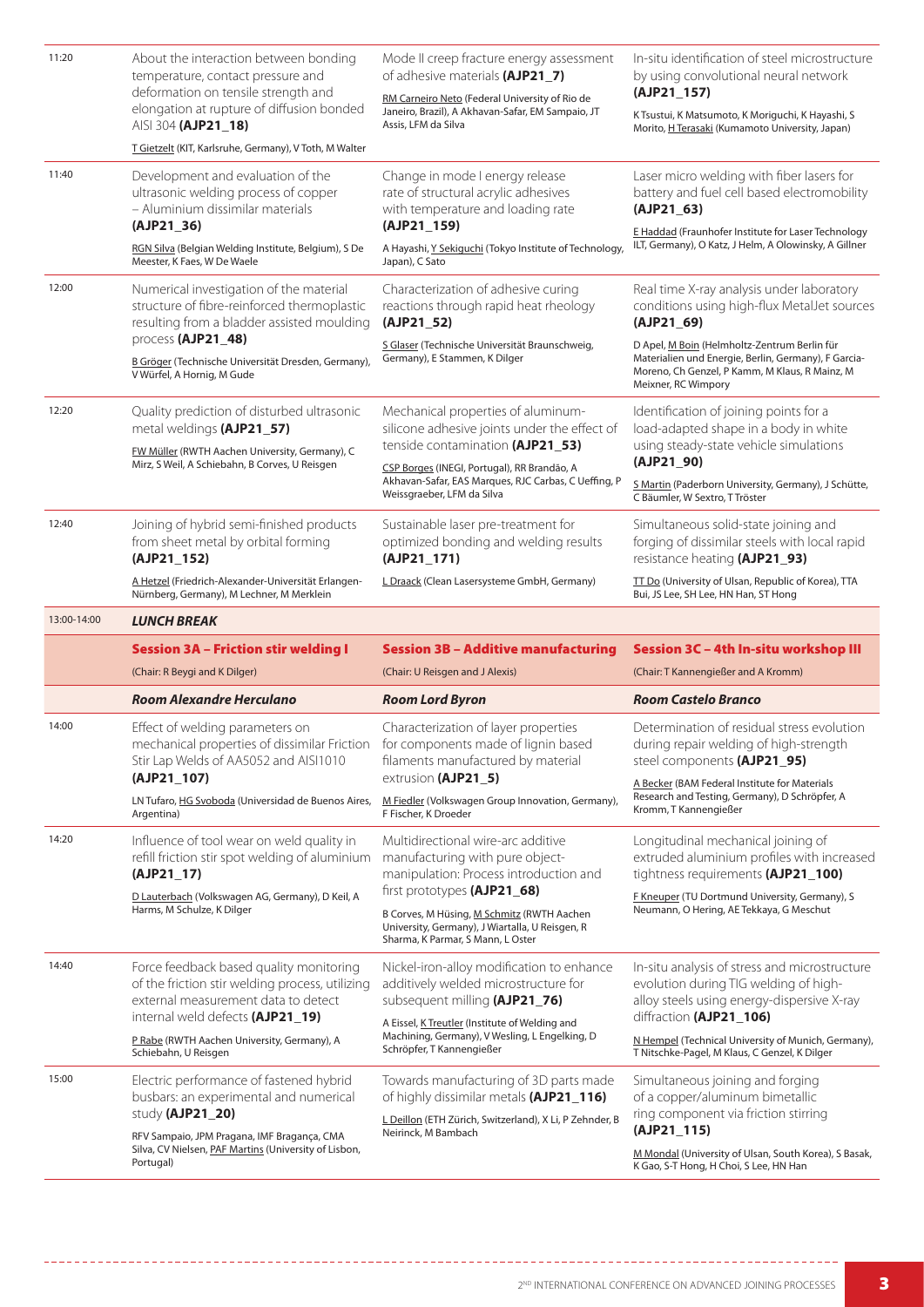| 15:20       | Utilizing a ductile damage criterion for<br>fracture analysis of a dissimilar aluminum/<br>steel joint made by FSW (AJP21_29)                                                                | Influence of process parameters on<br>microstructure and mechanical properties<br>of Ti6Al4V parts obtained by Wire-Arc                                   | In-situ analysis of reverted austenite in<br>supermartensitic stainless steel weld<br>deposits (AJP21_109)                                              |
|-------------|----------------------------------------------------------------------------------------------------------------------------------------------------------------------------------------------|-----------------------------------------------------------------------------------------------------------------------------------------------------------|---------------------------------------------------------------------------------------------------------------------------------------------------------|
|             | R Beygi (INEGI, Portugal), A Akhavan-Safar, RJC<br>Carbas, A Queiros, EAS Marques, LFM da Silva                                                                                              | Additive Manufacturing using a plasma<br>heat source (AJP21_127)                                                                                          | S Zappa, J Hoyos, H Svoboda (University of Buenos<br>Aires, Argentina)                                                                                  |
|             |                                                                                                                                                                                              | A Ty, Y Balcaen (Université de Toulouse, France), T<br>Baizeau, M Mokhtari, J Alexis                                                                      |                                                                                                                                                         |
| 15:40       | Experimental investigation for modelling<br>hardness of AA 2050-T34 FSW weld<br>(AJP21_32)                                                                                                   | Laser welding of AISI 316L stainless steel<br>produced by additive manufacturing<br>(AJP21_128)                                                           | FIB-assisted method for in-situ cold-<br>welding of aluminium at the microscale<br>(AJP21_138)                                                          |
|             | S Galisson (University Bretagne Sud, France), D<br>Carron, P Le Masson, G Stamoulis, E Feulvarch, G<br>Surdon                                                                                | P Pommier, M Mokhtari, Y Balcaen, F Abroug, J Alexis<br>(Université de Toulouse, France)                                                                  | A Celotto (Norwegian University of Science and<br>Technology, Norway), Ø Grong, R Holmestad, JA<br>Sørhaug, J Torgersen, PE Vullum, F Berto             |
| 16:00-16:20 | <b>COFFEE BREAK</b>                                                                                                                                                                          |                                                                                                                                                           |                                                                                                                                                         |
|             | <b>Session 4A - Joining by forming II</b>                                                                                                                                                    | <b>Session 4B - Computational models</b>                                                                                                                  | <b>Session 4C - Laser welding II</b>                                                                                                                    |
|             | (Chair: M Merklein and PAF Martins)                                                                                                                                                          | (Chair: AMP de Jesus and SB Leen)                                                                                                                         | (Chair: EAS Marques and FJG Silva)                                                                                                                      |
|             | Room Alexandre Herculano                                                                                                                                                                     | <b>Room Lord Byron</b>                                                                                                                                    | <b>Room Castelo Branco</b>                                                                                                                              |
| 16:20       | Increasing flexibility of self-piercing riveting<br>by reducing tool-geometry combinations<br>using cluster analysis in the application of<br>multi-material design (AJP21_33)               | Numerical investigation of a method for<br>the identification of friction coefficients<br>in sheet metal materials for clinching<br>processes (AJP21_101) | Systematic adjustment of the joining time<br>in pulsed laser beam welding of aluminum-<br>copper joints by means of a closed-loop<br>control (AJP21_77) |
|             | F Kappe (Paderborn University, Germany), L Schadow,<br>M Bobbert, G Meschut                                                                                                                  | CR Bielak (Paderborn University, Germany), M<br>Böhnke, M Bobbert, G Meschut                                                                              | M Seibold (Technische Universität Ilmenau,<br>Germany), K Schricker, JP Bergmann                                                                        |
| 16:40       | Joining sheets made from dissimilar<br>materials by hole hemming (AJP21_170)<br>MM Kasaei (INEGI, Portugal), LFM da Silva                                                                    | Finite element simulation of additive<br>manufacturing for injection moulding dies<br>(AJP21_141)<br>J Zhou, RA Barrett, SB Leen (NUI Galway, Ireland)    | High-speed imaging of vapor plume in<br>the treatment of dissimilar aluminum/<br>titanium interface with Yb:YAG laser pulse<br>$(AJP21_126)$            |
|             |                                                                                                                                                                                              |                                                                                                                                                           | M Raja-Kumar (Université de Bourgogne-Franche<br>France), I Tomashchuk, J-M Jouvard, M Duband                                                           |
| 17:00       | Influence of the surface condition on the<br>binding mechanisms of clinched joints<br>(AJP21_50)                                                                                             | Gleeble simulation of welding for<br>thermo-mechanical fatigue of 9Cr steels<br>(AJP21_142)                                                               | Laser welding of 16MnCr5 butt welds with<br>qap:<br>Resulting weld quality and fatigue strength<br>$(AJP21_10)$                                         |
|             | J Kalich (TU Dresden, Germany), U Füssel                                                                                                                                                     | P MacArdghail, I Sabirov, J Llorca, N Harrison, RA<br>Barrett, SB Leen (NUI Galway, Ireland)                                                              | J Hensel (Technische Universität Braunschweig,<br>Germany), M Köhler, K Dilger                                                                          |
| 17:20       | Investigation of the shear-clinching<br>behavior of single- and multilayered                                                                                                                 | Model-based joining process design for the<br>body shop process chain (AJP21 172)                                                                         | Microstructure and mechanical properties<br>of low carbon steel pulsed laser welded                                                                     |
|             | AA6014 sheets produced via cyclic<br>accumulative roll bonding (AJP21_51)<br>B Zettl (Friedrich-Alexander-Universität Erlangen-<br>Nürnberg, Germany), S Wiesenmayer, M Kraus, M<br>Merklein | C Schwarz (Fraunhofer Institute for Machine Tools<br>and Forming Technology IWU, Germany), T Falk, M<br>Puschmann, P Ackert, R Mauermann, W-G Drossel     | $(AJP21_86)$<br>M Chludzinski, RE Santos, C Churiaque, M Ortega-<br>Iguña, JM Sánchez-Amaya (University of Cádiz, Spain)                                |
| 17:40       | Form-fit joining of hybrid busbars using a<br>flexible tool demonstrator (AJP21_59)                                                                                                          | The master S-N curve method for fatigue<br>assessment of welded bridge structures:                                                                        | A comparative study of through<br>transmission laser, induction and ultrasonic                                                                          |
|             | A Reichel, RFV Sampaio, JPM Pragana, IMF Bragança,<br>CMA Silva, PAF Martins (University of Lisbon,<br>Portugal)                                                                             | case studies and computational aspects<br>$(AJP21_163)$                                                                                                   | welding for assembling PEEK composites<br>$(AJP21_150)$                                                                                                 |
|             |                                                                                                                                                                                              | G Alencar (ISOESTE Metálica, Brazil), AMP de Jesus,<br>JGS Silva, R Calçada                                                                               | F Chabert (University of Toulouse, France), A Korycki,<br>M Bonmatin, C Garnier                                                                         |
| 18:00       | Influence of heat treatment on the<br>suitability for clinching of the aluminium<br>casting alloy AlSi9Mn (AJP21_62)                                                                         | Critical distance based approach for the<br>total fatigue life prediction of similar<br>and dissimilar single lap adhesive joints                         | Automated joining of thermoplastic aircraft<br>fuselage shells (AJP21_155)<br>L Brieskorn (Fraunhofer IFAM, Germany), T Kühn                            |
|             | M Neuser (Paderborn University, Germany), M                                                                                                                                                  | $(AJP21_124)$                                                                                                                                             |                                                                                                                                                         |
|             | Böhnke, O Grydin, M Bobbert, M Schaper, G Meschut                                                                                                                                            | FC Sousa (INEGI, Portugal), A Akhavan-Safar, LFM da<br>Silva                                                                                              |                                                                                                                                                         |
| 19:00       | <b>Poster session and RECEPTION</b>                                                                                                                                                          |                                                                                                                                                           |                                                                                                                                                         |
| raldino     |                                                                                                                                                                                              |                                                                                                                                                           |                                                                                                                                                         |

 $- - - -$ 

 $\sim$   $\sim$   $\sim$   $\sim$ 

 $- - -$ 

------------------------------------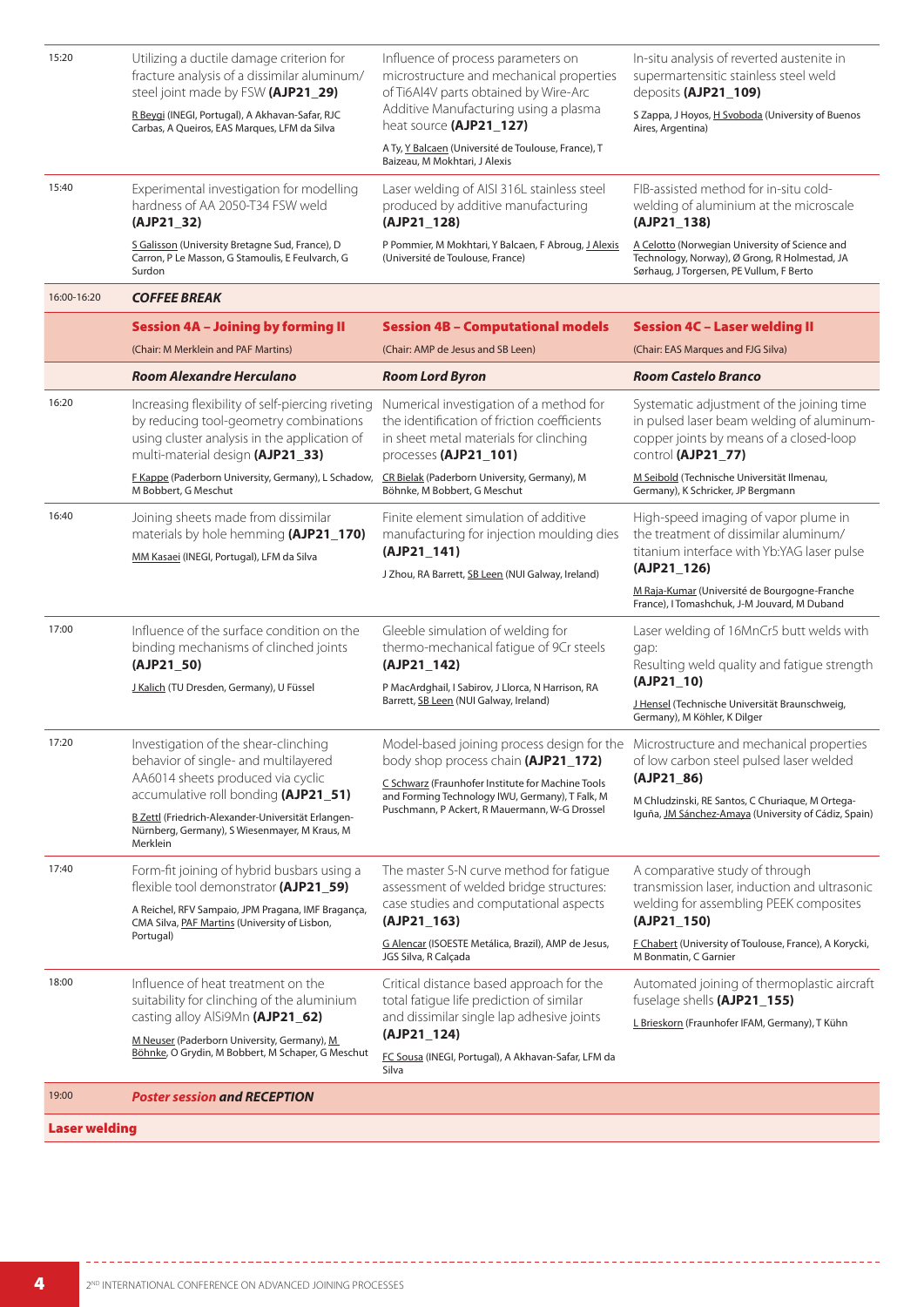| Poster 1                      | Simulation of transient heat transfer and phase<br>transformation in Laser Beam Welding for low alloy steel<br>and studying its influences on the welding residual<br>stresses (AJP21_28) | KR Krishna Murthy, F Akyel (RWTH Aachen University, Germany), U Reisgen, S Olschok                                              |
|-------------------------------|-------------------------------------------------------------------------------------------------------------------------------------------------------------------------------------------|---------------------------------------------------------------------------------------------------------------------------------|
| Poster 2                      | Study of the mechanical characteristics and process<br>parameters of a laser welded fibre reinforced polymer<br>$(AJP21_56)$                                                              | LRR Silva (University of Porto, Portugal), EAS Marques, RJC Carbas, A Gillner, LFM da<br>Silva                                  |
| Poster 3                      | Experimental study on optimization of laser welding<br>parameters in PBT GF30 joined by fillet joint<br>(AJP21_165)                                                                       | LRR Silva (University of Porto, Portugal), EAS Marques, RJC Carbas, A Gillner, LFM da<br>Silva                                  |
| <b>Friction stir welding</b>  |                                                                                                                                                                                           |                                                                                                                                 |
| Poster 4                      | Investigation of the directional characteristics of the<br>emitted airborne sound by Friction Stir Welding for<br>online process monitoring (AJP21_136)                                   | B Stoll (Technische Universität Ilmenau, Germany), M Rohe, J Hildebrand, JP Bergmann,<br>T Krüger, A Kátai, K Breitbarth, J Bös |
| <b>Additive manufacturing</b> |                                                                                                                                                                                           |                                                                                                                                 |
| Poster 5                      | Multi-metal printing with affordable material extrusion<br>and VAT photopolymerization (AJP21_96)                                                                                         | M Mousapour (Aalto University, Finland), M Salmi                                                                                |
| <b>Adhesive bonding</b>       |                                                                                                                                                                                           |                                                                                                                                 |
| Poster 6                      | Influence of magnetization on thermal and debonding<br>properties of TEPs (AJP21_14)                                                                                                      | J Abenojar (University Carlos III de Madrid, Spain), S Lopez de Armentia, JC del Real, M<br>Martinez                            |
| Poster 7                      | Mixed mode cohesive laws of adhesives using a direct<br>approach and SCB specimens (AJP21_39)                                                                                             | A Ajdani (Iran University of Science and Technology, Iran), A Akhavan-Safar, MR<br>Ayatollahi, LFM da Silva                     |
| Poster 8                      | Shear fracture energy measurement of adhesives using<br>the cut central plies technique (AJP21_47)                                                                                        | <u>A Akhavan-Safar</u> (INEGI, Portugal), S Safaei, M Jalalvand, LFM da Silva                                                   |
| Poster 9                      | Effects of strain rate on the mechanical response of bi-<br>adhesive single lap joints (AJP21_41)                                                                                         | A Akhavan-Safar (INEGI, Portugal), Sh Jalali, G Eisaabadi, R Beygi, LFM da Silva                                                |
| Poster 10                     | The influence of cyclic impacts on mode II fracture<br>energy of adhesives (AJP21_42)                                                                                                     | A Akhavan-Safar (INEGI, Portugal), Sh Jalali, MR Ayatollahi, LFM da Silva                                                       |
| Poster 11                     | Effects of cyclic ageing on the tensile performance of<br>adhesive joints (AJP21_44)                                                                                                      | JA da Costa (University of Porto, Portugal), A Akhavan-Safar, RJC Carbas, EAS Marques,<br>LFM da Silva                          |
| Poster 12                     | Optimum length of recycle carbon fibre in an epoxy<br>composite and the influence of APPT treatment on the<br>adhesion fibre-matrix (AJP21_60)                                            | MA Martinez (University Carlos III de Madrid, Spain), JA Butenegro, M Bahrami, J<br>Abenojar                                    |
| Poster 13                     | The performance of hybrid composite joints reinforced<br>with different metallic laminates adherends (AJP21_71)                                                                           | <b>F Malbijar (INEGI, Portugal), RJC Carbas, EAS Marques, LFM da Silva</b>                                                      |
| Poster 14                     | Numerical assessment of strain rate in an adhesive layer<br>throughout DCB and ENF tests (AJP21_89)                                                                                       | PDP Nunes (INEGI, Portugal), EAS Marques, A Akhavan, RJC Carbas, LFM da Silva                                                   |
| Poster 15                     | Curing state effects on the tensile cohesive response of<br>an epoxy based adhesive (AJP21_45)                                                                                            | P Teixeira (INEGI, Portugal), A Akhavan-Safar, RJC Carbas, LFM da Silva                                                         |
| Poster 16                     | Practical implementation and validation of a novel<br>process for manufacturing milling tools using adhesive<br>bonding (AJP21_135)                                                       | DS Correia (INEGI, Portugal), EAS Marques, RJC Carbas, PJC das Neves, LFM da Silva                                              |
| Poster 17                     | Effects of cyclic ageing on mode I fatigue response of<br>adhesive joints (AJP21_43)                                                                                                      | JA da Costa, A Akhavan-Safar (INEGI, Portugal), RJC Carbas, EAS Marques, LFM da Silva                                           |
| Poster 18                     | The design of bonded joints for impact applications $-$ a<br>practical methodology (AJP21_55)                                                                                             | EAS Marques (INEGI, Portugal), CSP Borges, PDP Nunes, A Akhavan-Safar, RJC Carbas,<br>LFM da Silva                              |
| Poster 19                     | Durability of cfrp-steel bi-material adhesive joint in saline<br>environment for marine application (AJP21_132)                                                                           | PR Jaiswal (Ghent University, Belgium), RI Kumar, K Rooms, J Rousseau, W De Waele                                               |
| Poster 20                     | Combination and interaction of ageing parameters on<br>single lap shear adhesive joints (AJP21_178)                                                                                       | S Fevery, SK Latré (KU Leuven, Belgium), D Vandepitte, S Debruyne, H Hallez                                                     |
| <b>Joining by forming</b>     |                                                                                                                                                                                           |                                                                                                                                 |

--------

-----------------------------------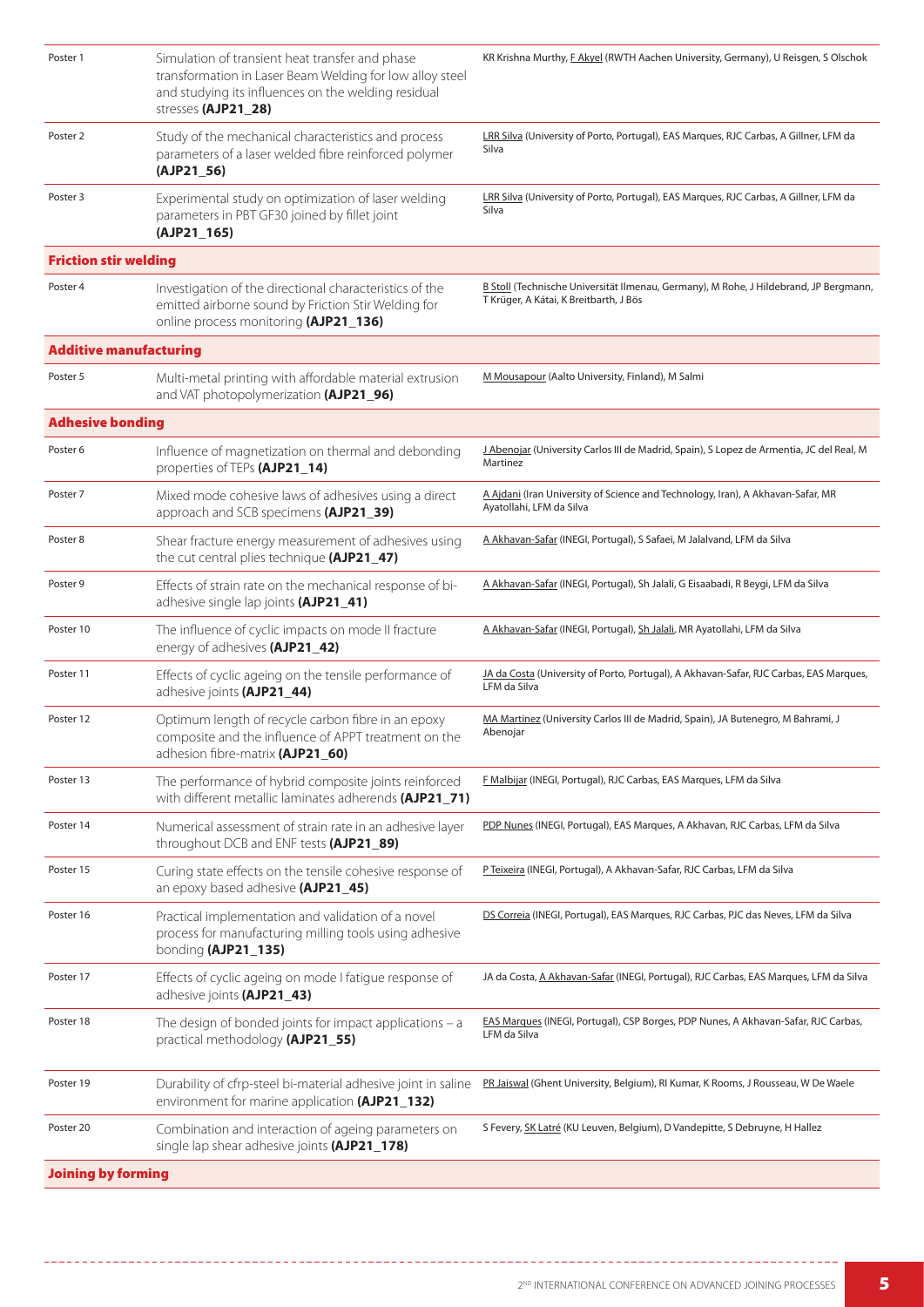| Poster 21                   | circuit conditions (AJP21 177)                                                                                                                                                                          | Electrical contact behavior of clinched joints under short U Füssel, G Reschke, <i>J Kalich</i> (TU Dresden, Germany), St Schlegel, Ch Hildmann, J Kiefer |
|-----------------------------|---------------------------------------------------------------------------------------------------------------------------------------------------------------------------------------------------------|-----------------------------------------------------------------------------------------------------------------------------------------------------------|
|                             | <b>Advanced joining processes</b>                                                                                                                                                                       |                                                                                                                                                           |
| Poster 22                   | Investigation of the electrical power at ultrasonic metal<br>welding and its potential use for process monitoring<br>(AJP21_58)                                                                         | FW Müller (RWTH Aachen University, Germany), C Hensen, R. Seibt, A Schiebahn, U<br>Reisgen                                                                |
| Poster 23                   | Hole-to-hole assembly on aeronautical structures<br>(AJP21_81)                                                                                                                                          | G Pichon (INSA/UPS/ISAE-SUPAERO/Mines Albi, France), A Daidié, E Paroissien, A<br>Benaben, C Chirol                                                       |
| Poster 24                   | Influence of the base materials positioning on<br>the interface properties of Cu-SS explosive welds<br>(AJP21_112)                                                                                      | GHSFL Carvalho, I Galvão, RM Leal (Universidade de Coimbra, Portugal), D Beltrão, R<br>Mendes, A Loureiro                                                 |
| Poster 25                   | Detecting process anomalies in the GMAW process<br>by acoustic sensing with a CNN for Classification<br>(AJP21_119)                                                                                     | M Rohe (Technische Universität Ilmenau, Germany), BN Stoll, J Hildebrand, JP<br>Bergmann                                                                  |
| Poster 26                   | Maximisation of the achievable bond width in capacitor-<br>discharge welding of annular axial seams on gear<br>components (AJP21_174)                                                                   | J Lindenmaier (Mercedes-Benz AG, Germany), T Hertzschuch, U Füssel                                                                                        |
| Poster 27                   | Automated shape and form correction for the stress less<br>joining of aircraft fuselage shells (AJP21_175)                                                                                              | D Valencia, L Brieskorn (Fraunhofer IFAM, Germany)                                                                                                        |
| Poster 28                   | In-Situ quality measurement in joining of dissimilar<br>high-strength steels based on electric parameters of<br>cobot and manual MIG/MAG welding applied to electric<br>vehicles structures (AJP21_179) | RGN Silva (Belgian Welding Institute, Belgium), K Faes, L Adinolfi, J Romo, J<br>Lamontanara, P Perlo                                                     |
| Poster 29                   | Microstructure and mechanical properties of CNT-<br>reinforced AISi7Mg0,6 Alloy processed by Selective Laser<br>Melting (AJP21_181)                                                                     | D Sopyryayeva (BTU Cottbus-Senftenberg, Germany), A Obrosov, K Miach, V Michailov                                                                         |
| <b>Computational models</b> |                                                                                                                                                                                                         |                                                                                                                                                           |
| Poster 30                   | Numerical analysis of bolt joints considering the<br>tightening process until failure (AJP21_104)                                                                                                       | C Foissac (Université de Toulouse, France), A Daidié, S Segonds, C Chirol                                                                                 |
| 4th In-situ workshop        |                                                                                                                                                                                                         |                                                                                                                                                           |
| Poster 31                   | In-situ identification of steel microstructure from crystal<br>orientation data acquired by EBSD (AJP21_61)                                                                                             | TOyama (Kumamoto University, Japan), K Tsustui, K Moriguch, K Hayashi, S Morito, H<br>Terasaki                                                            |

|      |                                                                                                                                                             | <b>Friday 22 October 2021</b>                                                                                                                                |                                                                                                    |
|------|-------------------------------------------------------------------------------------------------------------------------------------------------------------|--------------------------------------------------------------------------------------------------------------------------------------------------------------|----------------------------------------------------------------------------------------------------|
|      | <b>Session 5A - Fatigue of joints</b>                                                                                                                       | <b>Session 5B - Hybrid joining I</b>                                                                                                                         | <b>Session 5C - Joining by forming III</b>                                                         |
|      | (Chair: H Remes and AMP de Jesus)                                                                                                                           | (Chair: H Fricke and A Loureiro)                                                                                                                             | (Chair: JY Min and CMA Silva)                                                                      |
|      | Room Alexandre Herculano                                                                                                                                    | <b>Room Lord Byron</b>                                                                                                                                       | <b>Room Castelo Branco</b>                                                                         |
| 8:40 | Fatigue strength assessment of<br>austempered ductile iron-to-steel dissimilar<br>arc-welded tube-to-pin joints according to<br>local approaches (AJP21_22) | Improvement of the resistance spot<br>welding and weldbonding of Al-Mg-Si                                                                                    | A new injection lap riveting process<br>(AJP21 182)                                                |
|      |                                                                                                                                                             | alloys by using cladding technology: An<br>optical and mechanical characterization                                                                           | FR Ferreira, JPM Pragana, IMF Bragança, CMA Silva,<br>PAF Martins (University of Lisbon, Portugal) |
|      | G Meneghetti, A Campagnolo (University of Padova,<br>Italy), D Michelazzi, S Masaggia                                                                       | study $(AJP21_66)$                                                                                                                                           |                                                                                                    |
|      |                                                                                                                                                             | P Bamberg (RWTH University, Germany), R Seewald, A<br>Schiebahn, U Reisgen, N Precoma, M Epperlein                                                           |                                                                                                    |
| 9:00 | Strength of three-sheet spot welds in<br>tensile shear, cross-tension, peel and<br>fatigue tests for welds with critical nugget<br>sizes (AJP21 34)         | Hybrid grouted joints for wind energy<br>applications (AJP21_73)                                                                                             | Experimental investigation on induction<br>heating assisted flow drill riveting of high            |
|      |                                                                                                                                                             | H Fricke (Fraunhofer Institute for Manufacturing<br>Technology and Advanced Materials IFAM, Germany),<br>S Myslicki, M Albiez, J Boretzki<br>PX Liao, JP Lin | strength aluminum alloy (AJP21_78)                                                                 |
|      |                                                                                                                                                             |                                                                                                                                                              | K Zhang (Tongji University, China), HL Wan, JY Min,                                                |
|      | K Siimut (Technical University of Denmark, Denmark),<br>MFR Zwicker, CV Nielsen                                                                             |                                                                                                                                                              |                                                                                                    |

---------------------------------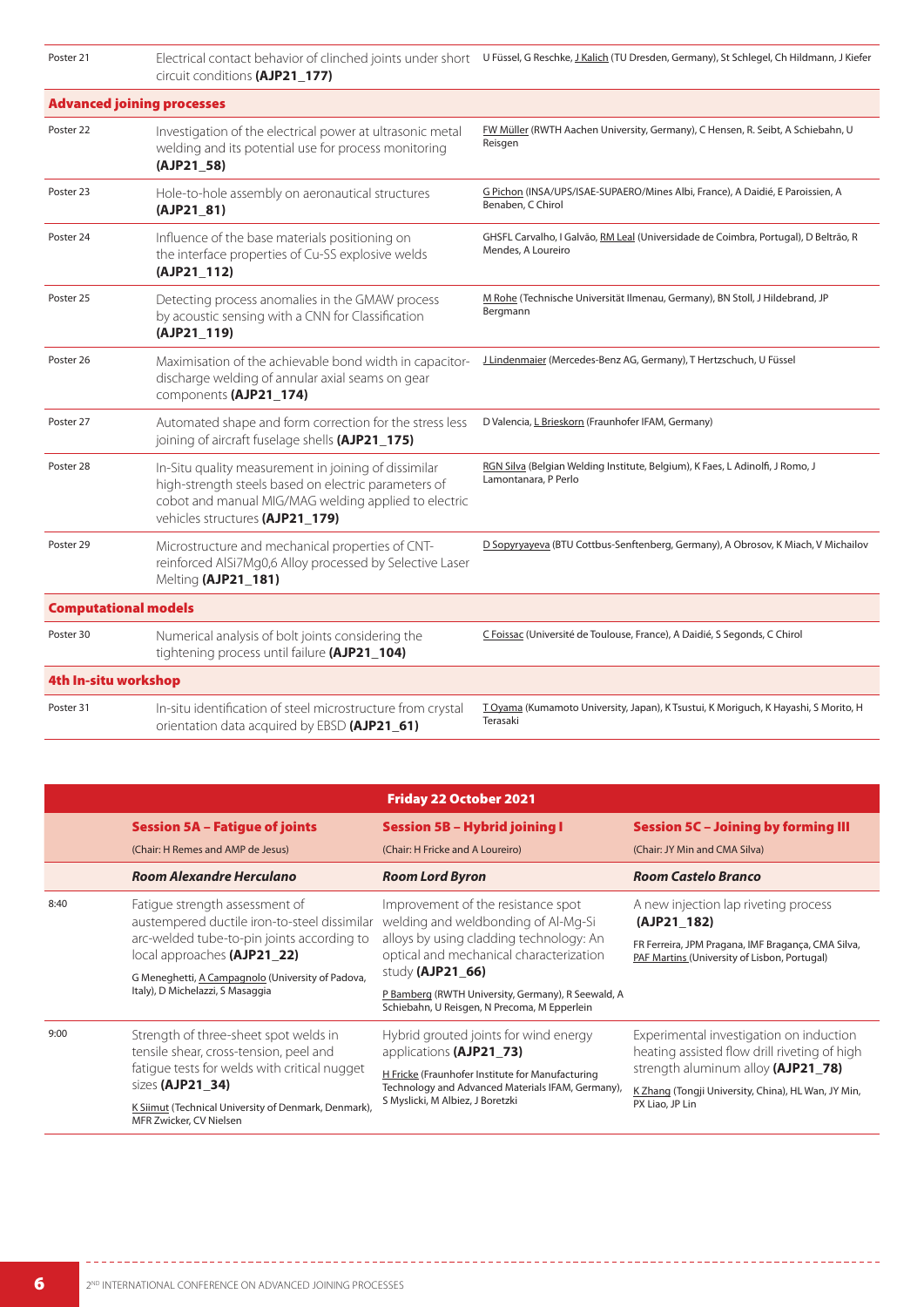| 9:20        | Replacing welding with adhesive bonding<br>in a real structural component: Static<br>strength and fatigue life evaluation<br>(AJP21_37)<br>J Antelo, A Akhavan-Safar (INEGI, Portugal), RJC<br>Carbas, EAS Marques, LFM.da Silva, R Goyal, N<br>Cuvillier, I Maus, Y Takahashi, J Sherwood | Pre-tensioned hybrid joints for structural<br>steel applications (AJP21_74)<br>H Fricke, T Vallée, T Gerke, C Denkert (Fraunhofer<br>Institute for Manufacturing Technology and<br>Advanced Materials IFAM, Germany)                                                | Investigation of the influence of formed,<br>non-rotationally symmetrical pin<br>geometries and their effect on the joint<br>quality of steel and aluminum sheets by<br>direct pin pressing (AJP21_84)<br>D Römisch (Friedrich-Alexander-Universität Erlangen- |
|-------------|--------------------------------------------------------------------------------------------------------------------------------------------------------------------------------------------------------------------------------------------------------------------------------------------|---------------------------------------------------------------------------------------------------------------------------------------------------------------------------------------------------------------------------------------------------------------------|----------------------------------------------------------------------------------------------------------------------------------------------------------------------------------------------------------------------------------------------------------------|
| 9:40        | Global and local approaches for the fatigue<br>design of snug-tight and preloaded thin<br>galvanized steel bolted joints (AJP21_167) hot water treatment (AJP21_82)                                                                                                                        | Direct joining of high-strength galvanized<br>steel and polybutylene terephthalate using                                                                                                                                                                            | Nürnberg, Germany), M Kraus, M Merklein<br>Consideration of the manufacturing history<br>of sheet metal components in mechanical<br>joining processes (AJP21_111)                                                                                              |
|             | CDS Souto (University of Porto, Portugal), VMG<br>Gomes, LFRC da Silva, MV Figueiredo, JAFO Correia, G<br>Lesiuk, AA Fernandes, AMP de Jesus                                                                                                                                               | WY Chen (The University of Tokyo, Japan), F Kimura,<br>Y Kajihara                                                                                                                                                                                                   | P Heyser (Paderborn University, Germany), S<br>Wiesenmayer, P Frey, T Nehls, C Scharr, W Flügge, M<br>Merklein, G Meschut                                                                                                                                      |
| 10:00       | Influence of classified pore contents on the<br>quasi-static and cyclic strength properties<br>of the welded joint in gas-shielded metal<br>arc welding of galvanized, high-strength<br>steels (AJP21_79)<br>M Sarpe (University of Technology Clausthal,                                  | Bonding behavior of fusion bonded hybrid<br>joints with press hardened steel and<br>glass mat reinforced thermoplastic on a<br>demonstrator scale (AJP21_133)<br>C Gundlach (Technische Universität Braunschweig,<br>Germany), J Wehmeyer, B-A Behrens, K Dilger, S | Investigation of the influence of the<br>tumbling angle on a tumbling self-piercing<br>riveting process (AJP21_117)<br>S Wituschek (Friedrich-Alexander-Universität<br>Erlangen-Nürnberg, Germany), M Lechner                                                  |
|             | Germany), V Wesling, K Treutler, P Dewald, HC<br>Schmale                                                                                                                                                                                                                                   | Hartwig                                                                                                                                                                                                                                                             |                                                                                                                                                                                                                                                                |
| 10:20       | The measurement of weld notch<br>parameters for fatigue strength assessment<br>of laser-hybrid welded joints (AJP21_137)                                                                                                                                                                   | Selected properties of armor 500 steel<br>welded joints by hybrid PTA-MAG<br>(AJP21_145)                                                                                                                                                                            | Increasing the accuracy of clinching<br>process simulations by modeling the<br>friction as a function of local joining<br>process parameters (AJP21_118)                                                                                                       |
|             | A Niraula (Aalto University, Finland), H Remes, P<br>Lehto, A Niemelä                                                                                                                                                                                                                      | B Skowronska, M Bober, M Baranowski, J Szulc, I<br>Chmielewski (Warsaw University of Technology,<br>Poland)                                                                                                                                                         | M Rossel (Paderborn University, Germany), G Meschut                                                                                                                                                                                                            |
| 10:40-11:00 | <b>COFFEE BREAK</b>                                                                                                                                                                                                                                                                        |                                                                                                                                                                                                                                                                     |                                                                                                                                                                                                                                                                |
|             | <b>Session 6A - Advanced joining</b><br>processes II<br>(Chair: A Campagnolo and K Schricker)                                                                                                                                                                                              | <b>Session 6B - Adhesive bonding II</b><br>(Chair: JC Del Real and RJC Carbas)                                                                                                                                                                                      | <b>Session 6C - Friction stir welding II</b><br>(Chair: M Moradi and S Böhm)                                                                                                                                                                                   |
|             |                                                                                                                                                                                                                                                                                            |                                                                                                                                                                                                                                                                     |                                                                                                                                                                                                                                                                |
|             | <b>Room Alexandre Herculano</b>                                                                                                                                                                                                                                                            | <b>Room Lord Byron</b>                                                                                                                                                                                                                                              | <b>Room Castelo Branco</b>                                                                                                                                                                                                                                     |
| 11:00       | Research on brazed joints reinforced by<br>three-dimensional network graphene<br>structure (AJP21_6)                                                                                                                                                                                       | The influence of polymeric laminate<br>amount in the strength and failure mode of stir welds monitoring acoustic emission<br>hybrid joints (AJP21_70)                                                                                                               | Internal defects identification in friction<br>$(AJP21_83)$                                                                                                                                                                                                    |
|             | Z Sun (Harbin Institute of Technology, China), YK Ma,<br>B Zhang, LX Zhang                                                                                                                                                                                                                 | RJC Carbas (INEGI, Portugal), F Malbijar, EAS Marques, D Ambrosio (INP/ENIT 65016, France), V Wagner, G<br>LFM da Silva                                                                                                                                             | Dessein, M Fazzini, M Yahiaoui, O Cahuc                                                                                                                                                                                                                        |
| 11:20       | Joint properties and numerical analysis of<br>high nitrogen steel brazed by Ag-Cu-Ni                                                                                                                                                                                                       | Accelerated curing of adhesively bonded<br>G-FRP tube connections (AJP21_75)                                                                                                                                                                                        | Process comparison of friction stir welding,<br>MIG, laser beam welding and laser hybrid                                                                                                                                                                       |
|             | metal filler (AJP21_8)<br>S Zhang (Harbin Institute of Technology, China), P He,<br>X Wang, Z Li                                                                                                                                                                                           | H Fricke (Fraunhofer Institute for Manufacturing<br>Technology and Advanced Materials IFAM, Germany),<br>M Voss, T Vallée                                                                                                                                           | welding in joining aluminium EN AW-6063<br>T6 (AJP21_97)<br>I Golubev, A Meyer (RIFTEC GmbH, Germany)                                                                                                                                                          |
| 11:40       | Flow modifier effects on metal-plastic<br>injection molded direct joining<br>$(AJP21_92)$                                                                                                                                                                                                  | Evaluation of the application of high<br>performance adhesive tapes on steel<br>coated with epoxy paint (AJP21_85)                                                                                                                                                  | Local mechanical properties of thin sheet<br>AA6061 aluminum alloy friction stir welds<br>evaluated by Small Punch Test (SPT)                                                                                                                                  |
|             | S Wang (The University of Tokyo, Japan), F Kimura, S<br>Zhao, E Yamaguchi, Y Ito, Y Kajihara                                                                                                                                                                                               | M Ortega-Iguña (University of Cádiz, Spain), M<br>Chludzinski, C Churiaque, RE dos Santos, JM Sanchez-<br>Amaya                                                                                                                                                     | $(AJP21_108)$<br>H Svoboda (Universidad de Buenos Aires, Argentina),<br>LN Tufaro, FJ Belzunce, C Rodríguez                                                                                                                                                    |
| 12:00       | Characterisation of hot cracking<br>phenomena in TIG welds<br>of high and medium entropy alloy<br>$(AJP21_98)$                                                                                                                                                                             | Fracture envelopes as function of strain<br>rate (AJP21_88)<br>PDP Nunes (INEGI, Portugal), EAS Marques, A<br>Akhavan, RJC Carbas, LFM da Silva                                                                                                                     | Torque and temperature generation<br>during FSW of three dissimilar Al alloys<br>$(AJP21_125)$                                                                                                                                                                 |
|             | T Richter (Bundesanstalt für Materialforschung und<br>-prüfung, Germany), M Giese, M Rhode, D.Schroepfer                                                                                                                                                                                   |                                                                                                                                                                                                                                                                     | N Manuel, D Beltrão, I Galvão, RM Leal, JD Costa, A<br>Loureiro (Universidade de Coimbra, Portugal)                                                                                                                                                            |
| 12:20       | One side and double sided HLAW on butt<br>T-joints 15 mm thickness of EH36 steel<br>$(AJP21_87)$<br>C Churiaque, JM Sánchez-Amaya (University of Cádiz,                                                                                                                                    | Laser surface preparation for adhesive<br>bonding of aluminum (AJP21_94)<br>N Cuvillier, S Kirchner, J Lecomte (IRT Saint Exupéry,<br>France), B Martin, M Péron                                                                                                    | Dynamic tensile deformation of tailored<br>welded high strength AA7075 aluminum<br>blanks processed following friction-stir-<br>welding (AJP21_130)                                                                                                            |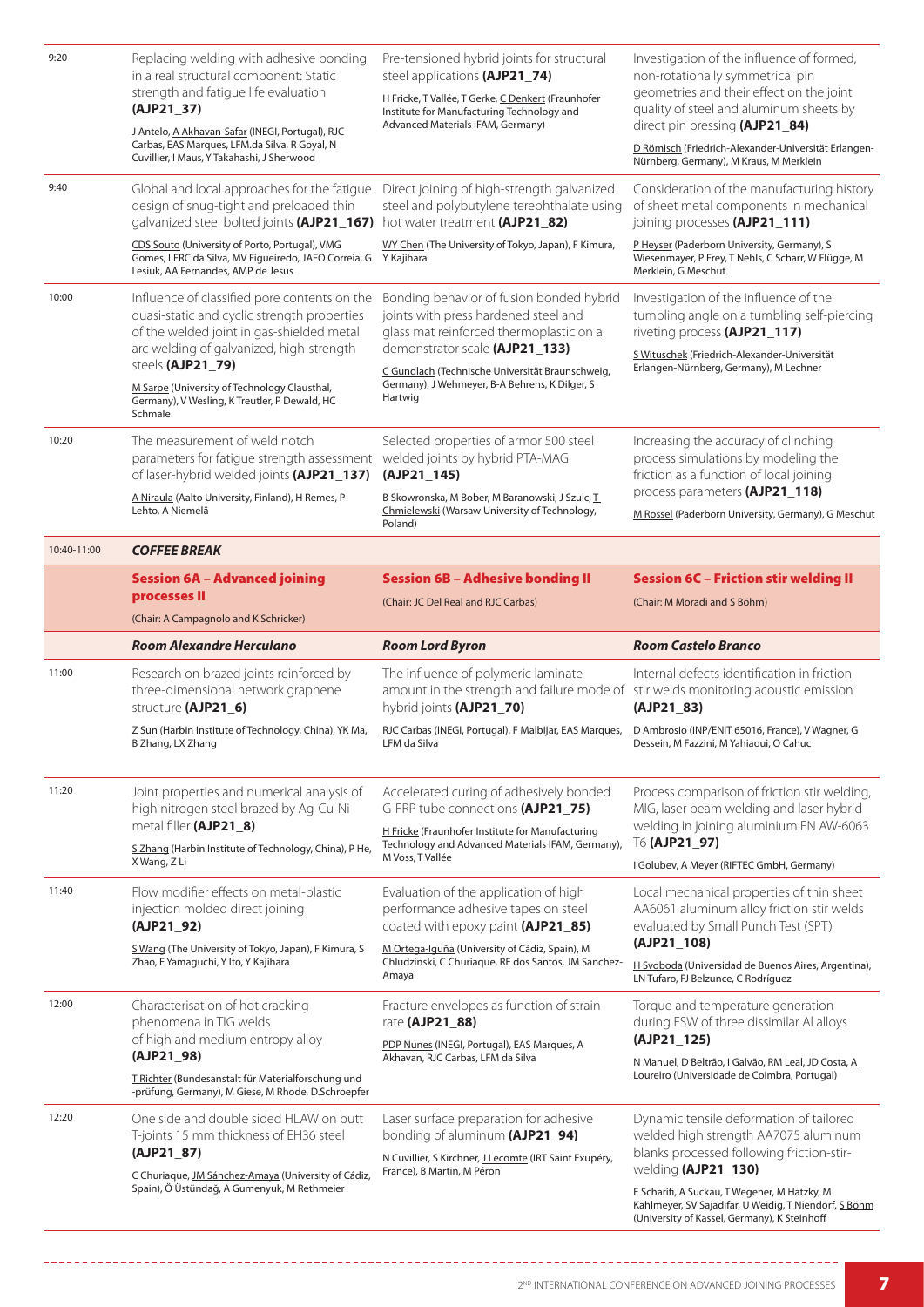Influence of welding parameters on temperature profiles and on mechanical resistance of welds **(AJP21\_110)**

M Bonmatin (Université de Toulouse, France), F Chabert, G Bernhart, T Cutard, T Djilali

12:40 Ultrasonic welding of CF/PEEK composites: Metallic contaminated surface inspection by Non Destructive Testing before bonding properties of Friction Stir Spot Welded **(AJP21\_99)**

> S Kirchner (IRT Saint Exupéry, France), C Gestraud, J Lecomte, L Ferres, M Péron, N Cuvillier

Metallographic structure and mechanical joints between dissimilar DP steels

## **(AJP21\_139)**

M De Maddis (Politecnico di Torino, Italy), V Lunetto, P Russo Spena

| 13:00-14:00 | <b>LUNCH BREAK</b>                                                                                                                                                                                                                                                                      |                                                                                                                                                                                                                                                                    |                                                                                                                                                                                                                                                          |
|-------------|-----------------------------------------------------------------------------------------------------------------------------------------------------------------------------------------------------------------------------------------------------------------------------------------|--------------------------------------------------------------------------------------------------------------------------------------------------------------------------------------------------------------------------------------------------------------------|----------------------------------------------------------------------------------------------------------------------------------------------------------------------------------------------------------------------------------------------------------|
|             | <b>Session 7A - Adhesive bonding III</b><br>(Chair: L Goglio and RDSG Campilho)                                                                                                                                                                                                         | <b>Session 7B - Advanced joining</b><br>processes III<br>(Chair: T Chmielewski and S Nassar)                                                                                                                                                                       | <b>Session 7C - Additive manufacturing</b><br>(Chair: U Reisgen and J Alexis)                                                                                                                                                                            |
|             | <b>Room Alexandre Herculano</b>                                                                                                                                                                                                                                                         | <b>Room Lord Byron</b>                                                                                                                                                                                                                                             | <b>Room Castelo Branco</b>                                                                                                                                                                                                                               |
| 14:00       | Does adhesive bonding increase or<br>decrease vibration damping? (AJP21_144)<br>RD Adams (University of Bristol, UK)                                                                                                                                                                    | Microstructure and mechanical behaviour<br>of Al-Ti-SS three-dissimilar joints produced<br>by explosive welding (AJP21_113)<br>I Galvão (Universidade de Coimbra, Portugal), GHSFL<br>Carvalho, RM Leal, D Beltrão, R Mendes, A Loureiro                           | Additive manufacturing with borosilicate<br>and soda-lime glass (AJP21_146)<br>F Fröhlich (Technische Universität Ilmenau, Germany),<br>J Hildebrand, JP Bergmann                                                                                        |
| 14:20       | Tensile fatigue crack growth of a ductile<br>adhesive subjected to single and periodic<br>overloads (AJP21_72)<br>FC Sousa (INEGI, Portugal), A Akhavan-Safar, LFM da<br>Silva                                                                                                          | Separation of multi-material polymer<br>combinations produced by joining using<br>pin-like structures (AJP21_26)<br>M Wolf (Friedrich-Alexander-University Erlangen-<br>Nuremberg, Germany), D Drummer                                                             | Efficient functionalization of textile<br>reinforced thermoplastic composites with<br>thermoplastic elastomers via generative<br>hybridisation (AJP21_154)<br>C Vogel (Technische Universität Dresden, Germany), J                                       |
| 14:40       | A novel in-situ computed tomography<br>measurement technique for advanced<br>analytics of adhesive bonds (AJP21_131)<br>J Philipp (Technische Universität Braunschweig,<br>Germany), E Stammen, K Dilger                                                                                | Optimizing the Ag filler metal content on<br>the TIG welding of Cu-Cu and Cu-Steel<br>pipes joints for carbon dioxide refrigeration<br>plants (AJP21_105)<br>B Costa, FJG Silva (Polytechnic of Porto, Portugal), VFC<br>Sousa, RDSG Campilho, M Tojal, J Fecheira | Maier, T Kastner, M Gude, N Modler<br>Functionally graded materials fabricated<br>by direct laser deposition for gear repair<br>(AJP21_160)<br>AA Ferreira (University of Porto, Portugal), AR Reis, JP<br>Sousa, PC Romio, J Cruz, JH Seabra, MF Vieira |
| 15:00       | Numerical analysis of the mixed-mode<br>fracture of bonded joints depending on<br>the adhesive thickness (AJP21_121)<br>AFL Macedo, RDSG Campilho (Polytechnic of Porto,<br>Portugal), FGS Silva, MA Bellali                                                                            | Laser-induction welding of nodular<br>grey cast iron using oscillating beam<br>quidance - Microstructural and mechanical<br>characterization (AJP21_162)<br>N Sommer (University of Kassel, Germany), S Böhm                                                       | Role of SiC powder in reducing the porosity<br>and increasing the carbon content in wire<br>arc additive manufacturing of carbon steel<br>$(AJP21_30)$<br>MB Hesari, R Beygi (INEGI, Portugal), LFM da Silva                                             |
| 15:20       | A temperature and conversion dependent<br>cohesive zone approach for the calculation<br>of process induced damage in adhesive<br>bondlines of multi-material structures<br>(AJP21_129)<br>M Griese (Technische Universität<br>Braunschweig, Germany), N Günther, E<br>Stammen, K Dilger | The influence of residual stresses and<br>dislocation density of dissimilar AA6082/<br>AA6060 joints fabricated by the FSW<br>process on their electrochemical properties<br>(AJP21_168)<br>A Laska (Gdansk University of Technology, Poland),<br>M Szkodo         | Development of welded-bonded hybrid<br>joints via additive manufacturing with<br>conductive thermoplastic filaments<br>(AJP21_164)<br>M Frascio, F Moroni, M Reis, M Avalle, EAS Marques<br>(INEGI, Portugal), RJC Carbas, LFM da Silva                  |
| 15:40       | Consideration of manufacturing induced A novel approach for improving<br>adhesive damage in automotive<br>simulations (AJP21_120)<br>N Günther (Technische Universität Braunschweig,<br>Germany), M Griese, E Stammen, K Dilger, E Ince, K<br>Koutaiba                                  | productivity and efficiency of smart<br>manufacturing systems (AJP21_173)<br>MN Huu, A Nguyen Van (Murata Welding Laboratory,<br>Japan), A Murata, LC Hieu, M Tanaka, DD Xuan, T<br>Nguyen Van, T Nguyen Van, T P Tam                                              | Effect of fabrication strategies on AlSi10Mg<br>alloy properties elaborated by laser beam<br>melting (AJP21_166)<br>N Chambrin (Université de Toulouse, France), O<br>Dalverny, J-M Cloue, O Brucelle, J Alexis                                          |
| 16:00-16:20 | <b>COFFEE BREAK</b>                                                                                                                                                                                                                                                                     |                                                                                                                                                                                                                                                                    |                                                                                                                                                                                                                                                          |
|             | <b>Session 8A - Adhesive bonding IV</b><br>(Chair: C Sato and LFM da Silva)                                                                                                                                                                                                             | <b>Session 8B - Joining by plastic</b><br>deformation<br>(Chair: CV Nielsen and MM Kasaei)                                                                                                                                                                         | <b>Session 8C - Hybrid joining II</b><br>(Chair: H Fricke and A Akhavan-Safar)                                                                                                                                                                           |
|             | <b>Room Alexandre Herculano</b>                                                                                                                                                                                                                                                         | <b>Room Lord Byron</b>                                                                                                                                                                                                                                             | <b>Room Castelo Branco</b>                                                                                                                                                                                                                               |
| 16:20       | The influence of water and contamination<br>on the mechanical properties of silicone<br>adhesive applied before and after curing<br>$(AJP21_54)$<br>CSP Borges (INEGI, Portugal), RR Brandão, A<br>Akhavan-Safar, EAS Marques, RJC Carbas, C Ueffing, P<br>Weissgraeber, LFM da Silva   | Sustainability and LCA analysis of friction<br>stir welding: joining of tailored blanks<br>$(AJP21_140)$<br>A Astarita (University of Naples "Federico II", Italy), E<br>Cozzolino, R Della Gatta, V Lampitella, A Silvestri                                       | Inline-Thermoclinching – a robust joining<br>process for hybrid structures with textile<br>reinforced thermoplastic composites and<br>metallic components (AJP21_153)<br>C Vogel (Technische Universität Dresden, Germany), B<br>Gröger, M Gude          |